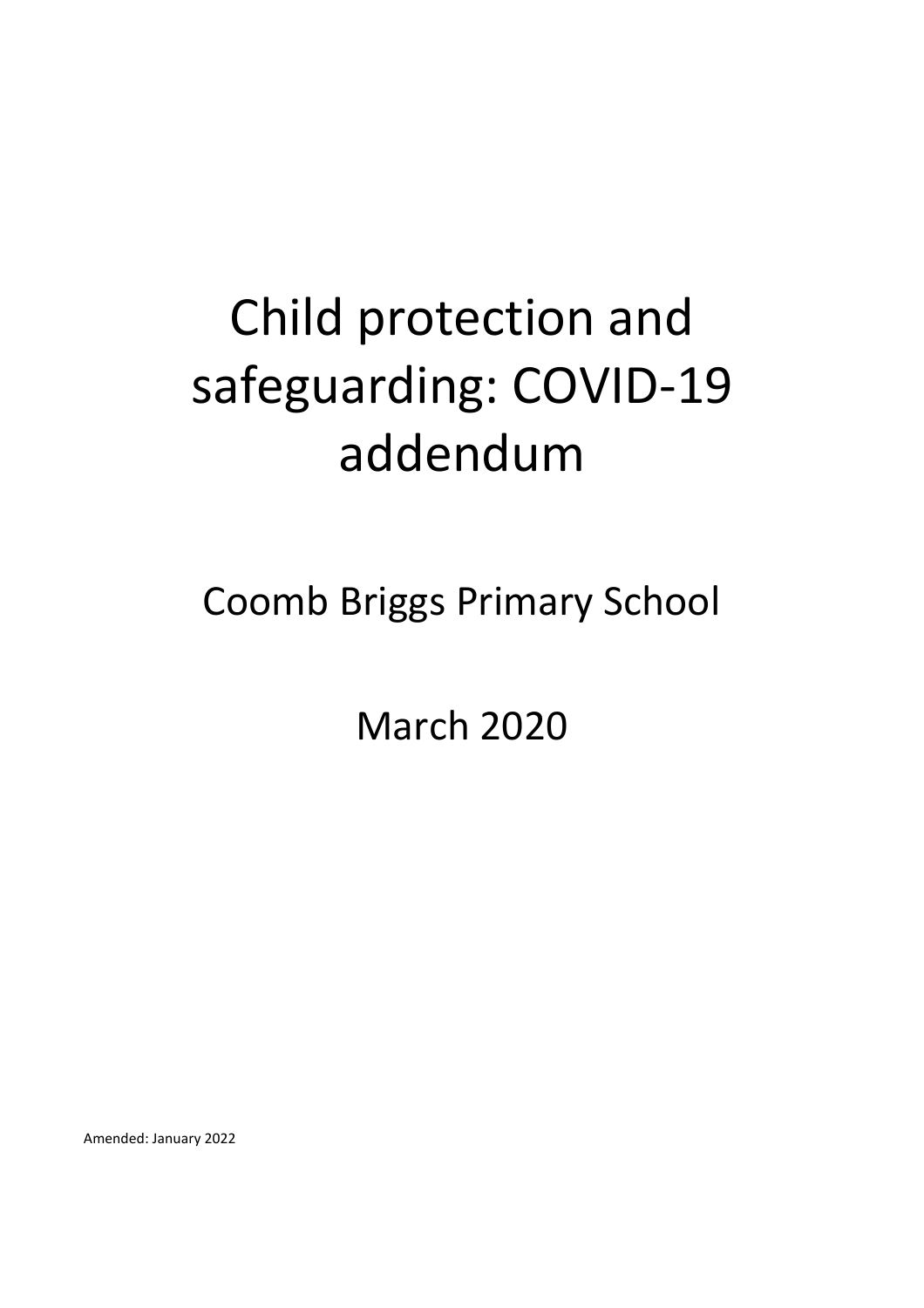# **Contents**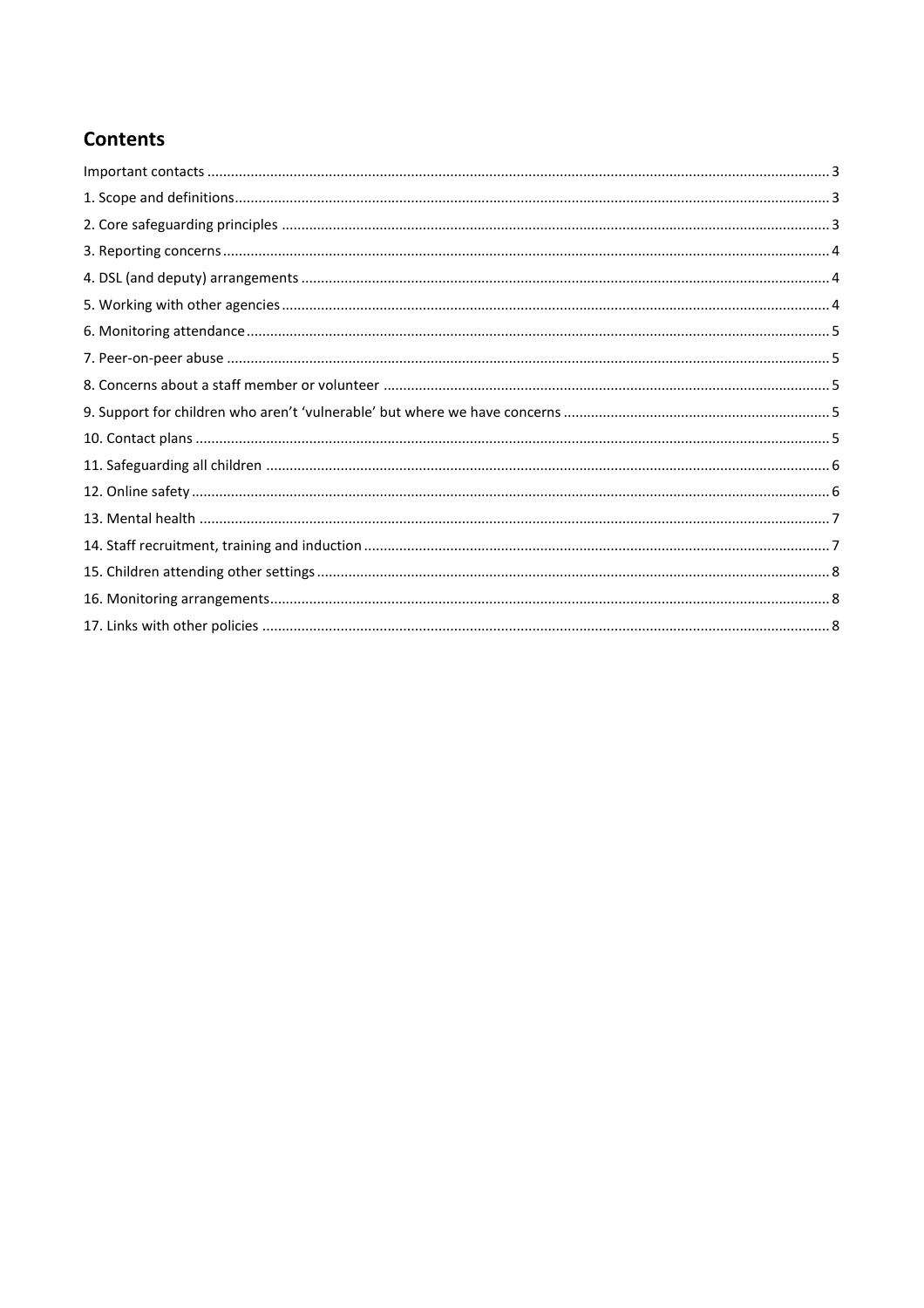## <span id="page-2-0"></span>**Important contacts**

| <b>ROLE</b>                                                                            | <b>NAME</b>                                       | <b>CONTACT DETAILS</b>                                                                                               |
|----------------------------------------------------------------------------------------|---------------------------------------------------|----------------------------------------------------------------------------------------------------------------------|
| Designated safeguarding lead (DSL)                                                     | Lu Martin - DSL<br>Helen Redmond - Headteacher    | 01469 572584<br>safeguarding@cbriggs.nelcmail.co.uk<br>head@cbriggs.nelcmail.co.uk<br>martinl@cbriggs.nelcmail.co.uk |
| Designated member of senior<br>leadership team if DSL (and<br>deputy) can't be on site | Shaun Bell<br>Harriet Holdsworth<br>Lee Friggieri | 01469 572584<br>sbell@cbriggs.nelcmail.co.uk                                                                         |
| Headteacher                                                                            | Helen Redmond                                     | head@cbriggs.nelcmail.co.uk                                                                                          |
| Local authority designated officer<br>(LADO)                                           | <b>NE Lincs LADO</b>                              | 01472 326118                                                                                                         |
| Chair of governors                                                                     | Valerie Crosby                                    | 01469 572584<br>07889199525                                                                                          |

# <span id="page-2-1"></span>**1. Scope and definitions**

This addendum applies during the period of school closure due to COVID-19, and reflects updated advice from our local safeguarding partners and local authority.

It sets out changes to our normal child protection policy in light of the Department for Education's guidance [Coronavirus: safeguarding in schools, colleges and other providers,](https://www.gov.uk/government/publications/covid-19-safeguarding-in-schools-colleges-and-other-providers) and should be read in conjunction with that policy.

Unless covered here, our normal child protection policy continues to apply.

The Department for Education's (DfE's) definition of 'vulnerable children' includes those who:

- Have a social worker, including children:
- With a child protection plan
- Assessed as being in need
- Looked after by the local authority
- Have an education, health and care (EHC) plan

## <span id="page-2-2"></span>**2. Core safeguarding principles**

We will still have regard to the statutory safeguarding guidance, [Keeping Children Safe in Education.](https://www.gov.uk/government/publications/keeping-children-safe-in-education--2)

Although we are operating in a different way to normal, we are still following these important safeguarding principles:

- The best interests of children must come first
- If anyone has a safeguarding concern about any child, they should continue to act on it immediately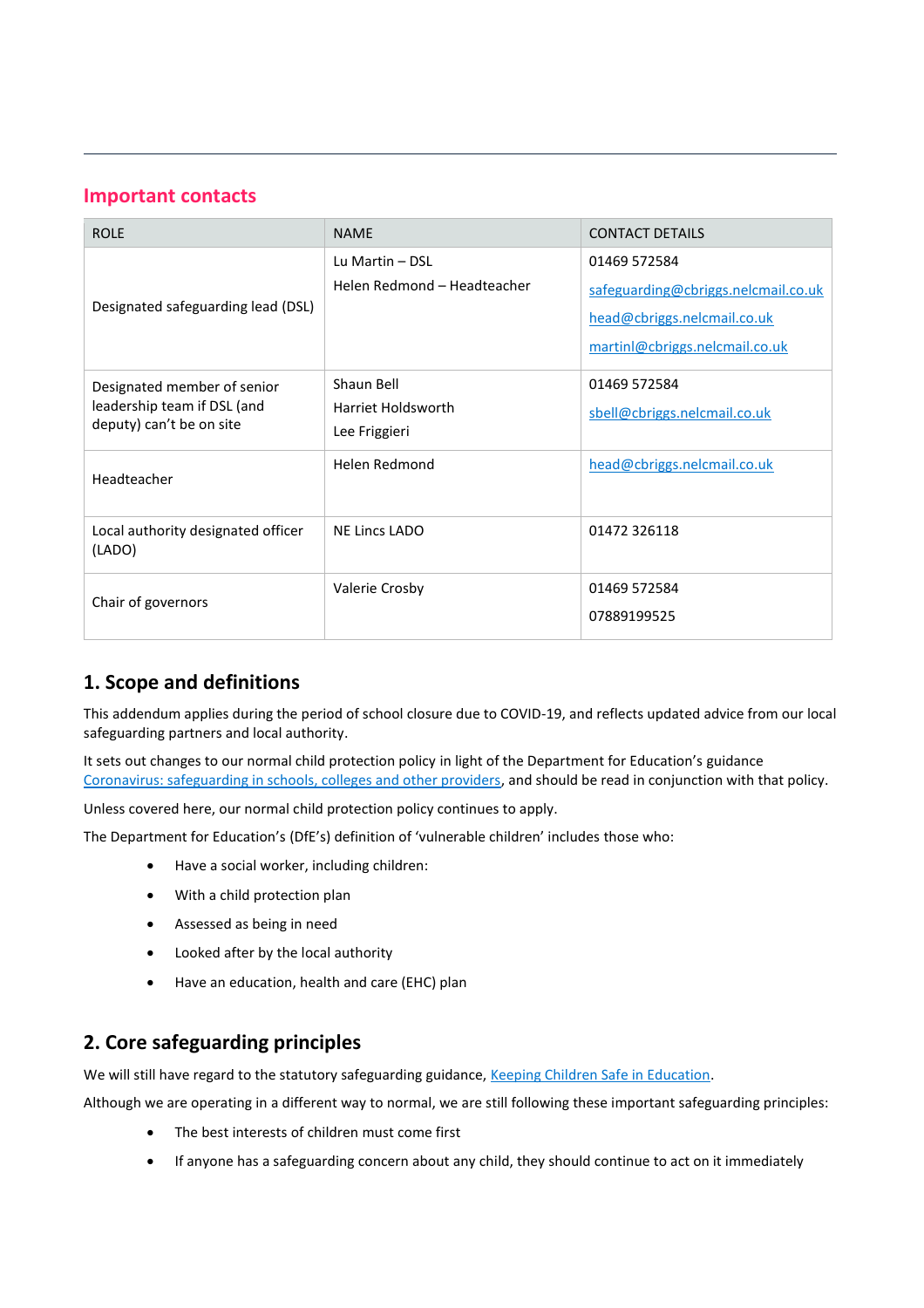- A designated safeguarding lead (DSL) or deputy should be available at all times (see section 4 for details of our arrangements)
- It's essential that unsuitable people don't enter the school workforce or gain access to children
- Children should continue to be protected when they are online

### <span id="page-3-0"></span>**3. Reporting concerns**

All staff and volunteers must continue to act on any concerns they have about a child immediately. It is still vitally important to do this, both for children still attending school and those at home.

If a member of staff has any concerns regarding a child at home raised through their contact via on-line learning platform then they should contact the DSL in the same way as they would normally or contact the Head teacher.

As a reminder, all staff should continue to work with and support children's social workers, where they have one, to help protect vulnerable children.

# <span id="page-3-1"></span>**4. DSL (and deputy) arrangements**

We aim to have a trained DSL or deputy DSL on site wherever possible. Details of all important contacts are listed in the 'Important contacts' section at the start of this addendum.

If our DSL (or deputy) can't be in school, they can be contacted remotely by contacting: Helen 0778662601/Lu 07540583487 or Shaun 07714324041

All staff are aware that on any day at least one of the DSL staff will be on site.

We will ensure that DSLs (and deputies), wherever their location, know who the most vulnerable children in our school are.

On occasions where there is no DSL or deputy on site, a senior leader will take responsibility for co-ordinating safeguarding. This will be Harriet Holdsworth 07834 973243 or Lee Friggieri 07792 903577.

The senior leader will be responsible for liaising with the off-site DSL (or deputy) to make sure they (the senior leader) can:

- Identify the most vulnerable children in school
- Update and manage access to child protection files, where necessary
- Liaise with children's social workers where they need access to children in need and/or to carry out statutory assessments

•

# <span id="page-3-2"></span>**5. Working with other agencies**

We will continue to work with children's social care, and with virtual school heads for looked-after and previously looked-after children.

We will continue to update this addendum where necessary, to reflect any updated guidance from:

- Our local safeguarding partners
- <span id="page-3-3"></span>• The local authority about children with education, health and care (EHC) plans, the local authority designated officer and children's social care, reporting mechanisms, referral thresholds and children in need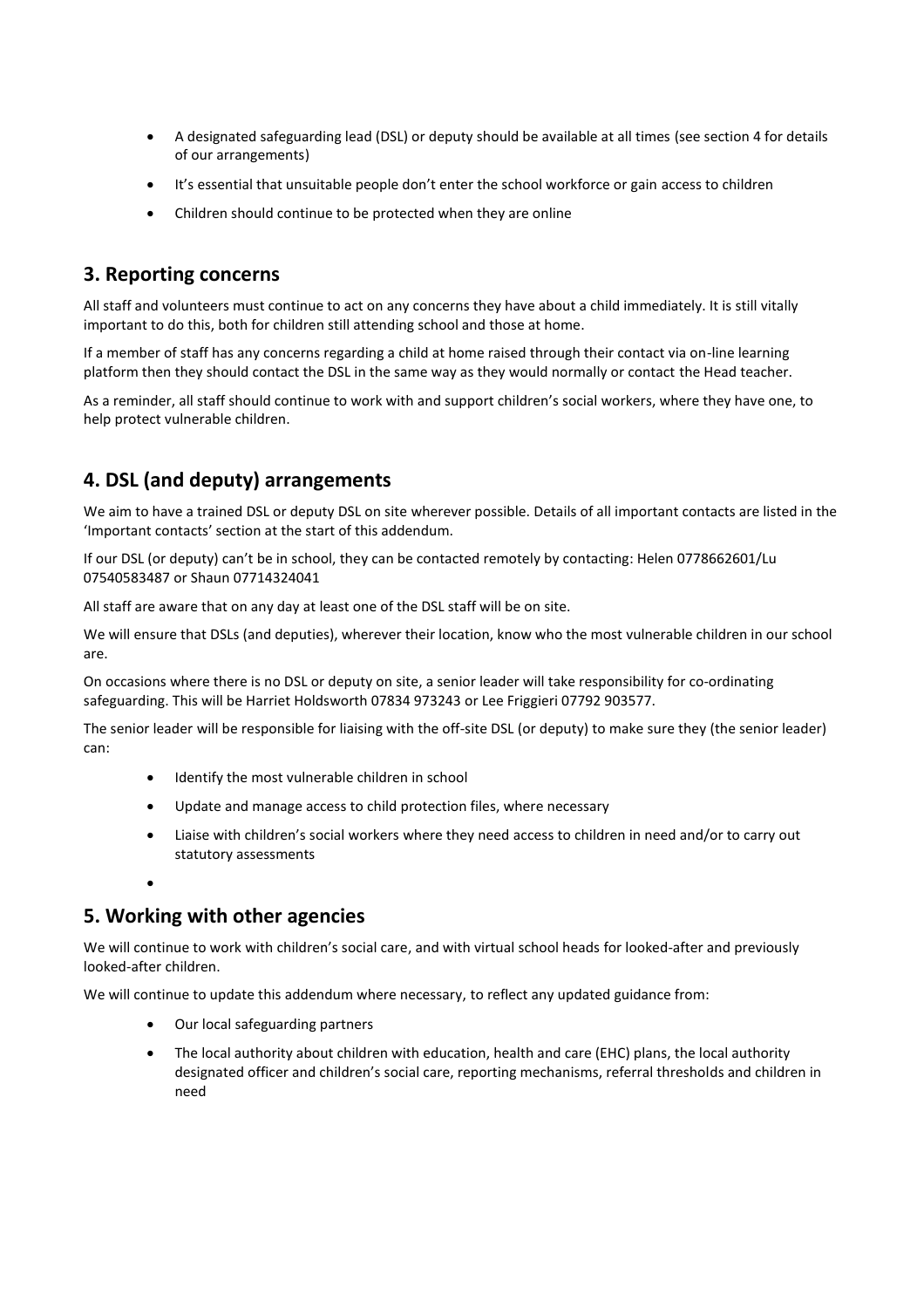## **6. Monitoring attendance**

As most children will not be attending school during this period of school closure, we will not be completing our usual attendance registers or following our usual procedures to follow up on non-attendance.

The exception to this is where any child we expect to attend school during the closure doesn't attend, or stops attending. In these cases we will:

- Follow up on their absence with their parents or carers, by a telephone call in the first instance. If this goes unanswered then a home visit will be completed.
- Notify their social worker, where they have one

We are using the Department for Education's daily online attendance form to keep an accurate record of who is attending school.

We will make arrangements with parents and carers to make sure we have up-to-date emergency contact details, and additional contact details where possible.

### <span id="page-4-0"></span>**7. Peer-on-peer abuse**

We will continue to follow the principles set out in part 5 of Keeping Children Safe in Education when managing reports and supporting victims of peer-on-peer abuse.

<span id="page-4-1"></span>Staff should continue to act on any concerns they have immediately – about both children attending school and those at home by contacting the DSL or Head teacher.

### **8. Concerns about a staff member or volunteer**

We will continue to follow the principles set out in part 4 of Keeping Children Safe in Education.

Staff should continue to act on any concerns they have immediately – whether those concerns are about staff/volunteers working on site or remotely.

We will continue to refer adults who have harmed or pose a risk of harm to a child or vulnerable adult to the Disclosure and Barring Service (DBS).

We will continue to refer potential cases of teacher misconduct to the Teaching Regulation Agency. We will do this using the email address [Misconduct.Teacher@education.gov.uk](mailto:Misconduct.Teacher@education.gov.uk) for the duration of the COVID-19 period, in line with government guidance.

# <span id="page-4-2"></span>**9. Support for children who aren't 'vulnerable' but where we have concerns**

We have the option to offer places in school to children who don't meet the Department for Education's definition of 'vulnerable', but who we have safeguarding concerns about. We will work with parents/carers to do this.

Parents who do not link with the school using the online learning platform in place or who we have no communication with, will be contacted for a welfare check. If we then have concerns about the child then they will be offered places in school during the closure.

If these children will not be attending school, we will put a contact plan in place, as explained in section 10 below.

# <span id="page-4-3"></span>**10. Contact plans**

We have contact plans for children with a social worker and children who we have safeguarding concerns about, for circumstances where: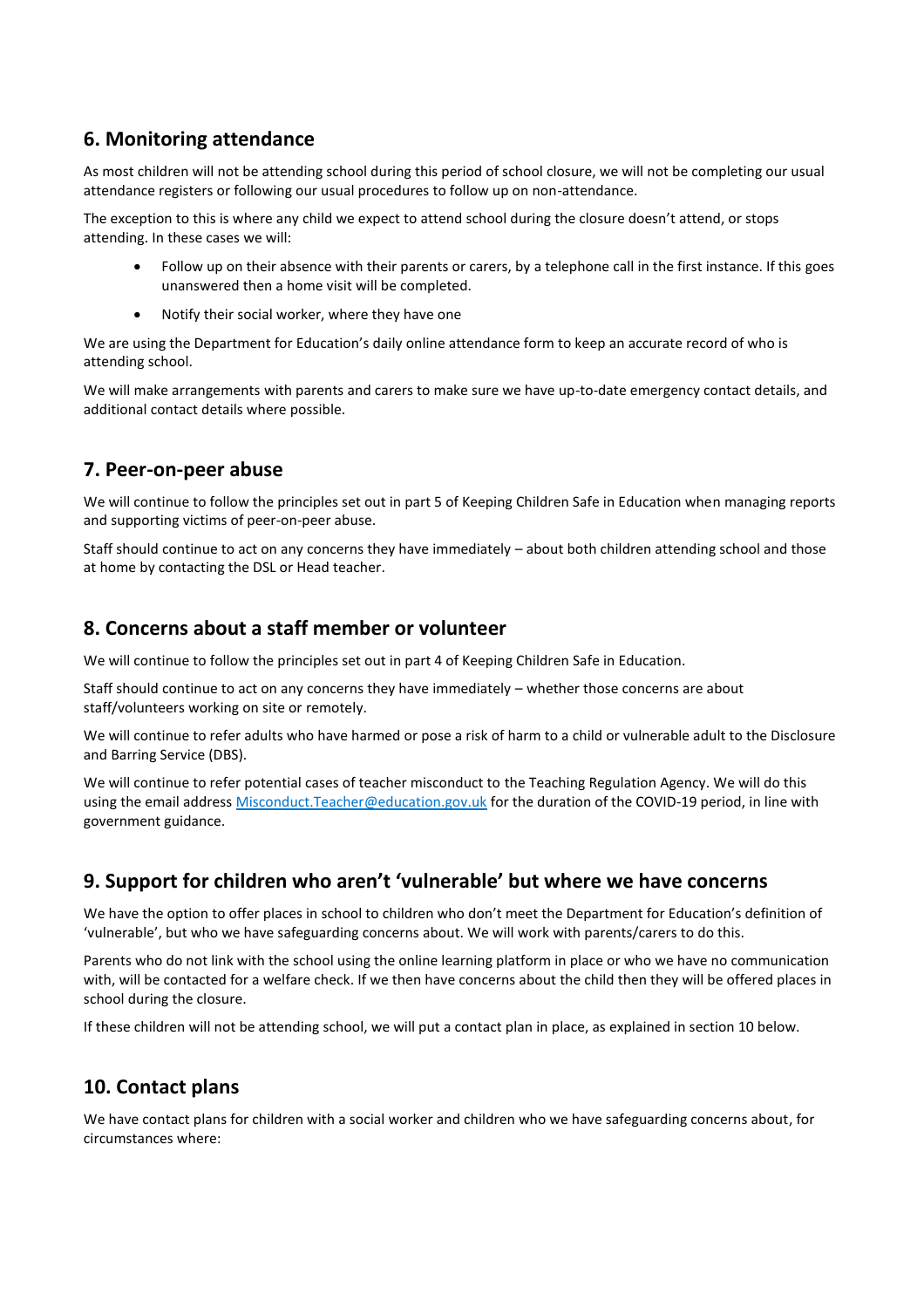- They won't be attending school (for example where the school, parent/carer and social worker, if relevant, have decided together that this wouldn't be in the child's best interests); or
- They would usually attend but have to self-isolate

Contact plans will include:

- How often the school will make contact this will be at least once a week
- Which staff member(s) will make contact as far as possible, this will be staff who know the family well
- How staff will make contact this will be over the phone, doorstep visits, or a combination of both

The plans will be reviewed every other week.

If we can't make contact, we will contact the MASH team.

## <span id="page-5-0"></span>**11. Safeguarding all children**

Staff and volunteers are aware that this difficult time potentially puts all children at greater risk.

Staff and volunteers will continue to be alert to any signs of abuse, or effects on pupils' mental health that are also safeguarding concerns, and act on concerns immediately in line with the procedures set out in section 3 above.

For children at home, they will look out for signs like:

- Not completing assigned work or logging on to school systems
- No contact from children or families
- Seeming more withdrawn during any class check-ins or video calls
- Non collection of free school meal hampers

Children are likely to be spending more time online during this period – see section 12 below for our approach to online safety both in and outside school.

See section 13 below for information on how we will support pupils' mental health.

## <span id="page-5-1"></span>**12. Online safety**

#### **12.1 In school**

We will continue to have appropriate filtering and monitoring systems in place in school.

If IT staff are unavailable, our contingency plan is to make contact with TSS who support our IT in school.

#### **12.2 Outside school**

Where staff are interacting with children online, they will continue to follow our existing staff behaviour policy/code of conduct/IT acceptable use policy. All staff have had copies of these policies before closure.

Staff will continue to be alert to signs that a child may be at risk of harm online, and act on any concerns immediately, following our reporting procedures as set out in section 3 of this addendum.

We will make sure children know how to report any concerns they have back to our school, and signpost them to other sources of support too.

#### **13.3 Working with parents and carers**

We will make sure parents and carers:

• Are aware of the potential risks to children online and the importance of staying safe online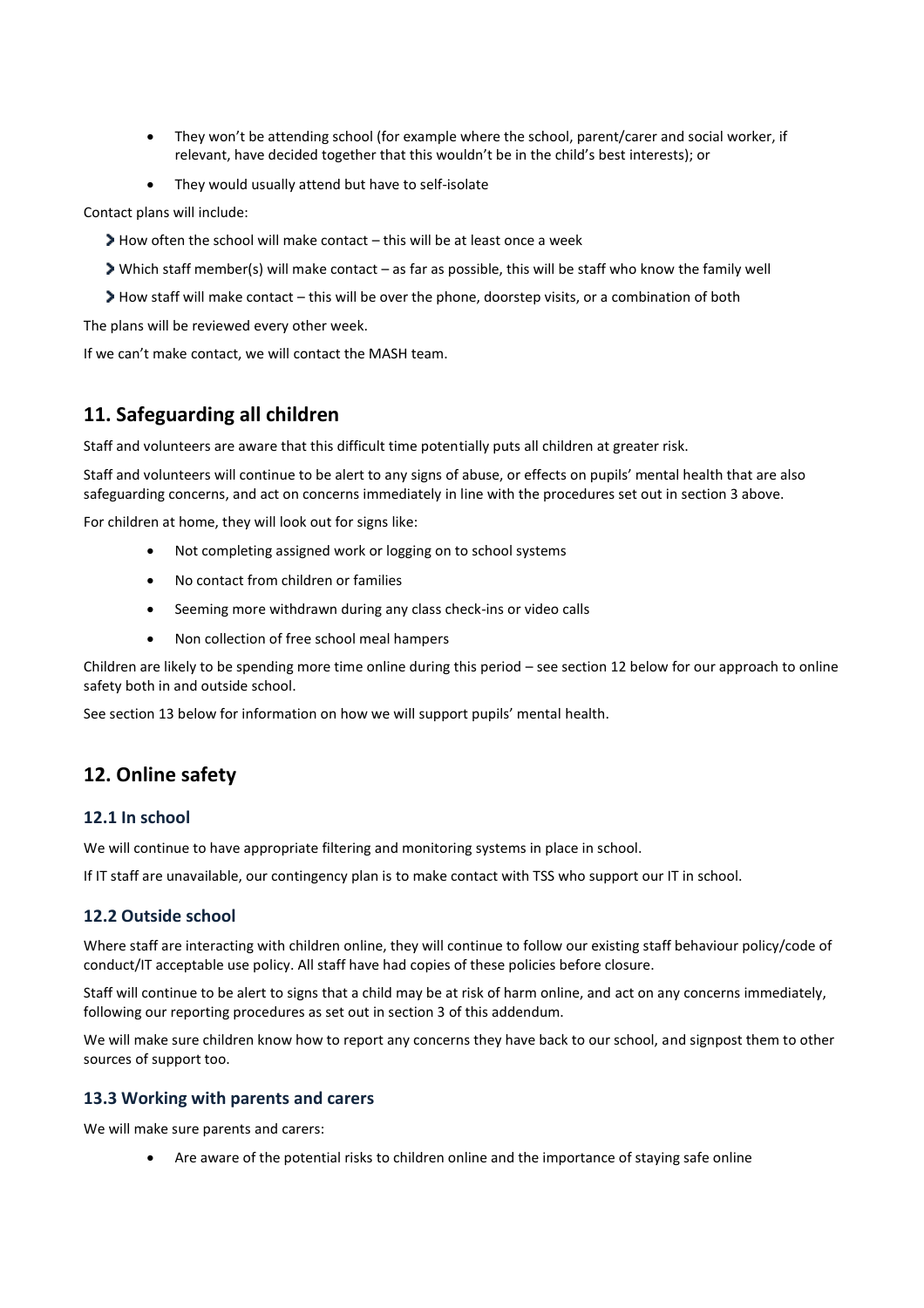- Know what our school is asking children to do online, including what sites they will be using and who they will be interacting with from our school
- Are aware that they should only use reputable online companies or tutors if they wish to supplement the remote teaching and resources our school provides
- Know where else they can go for support to keep their children safe online

Information regarding online safety is available on our school website and parents were directed to this in February 2020.

### <span id="page-6-0"></span>**13. Mental health**

Where possible, we will continue to offer our current support for pupil mental health for all pupils.

We will also signpost all pupils, parents and staff to other resources to support good mental health at this time.

When setting expectations for pupils learning remotely and not attending school, teachers will bear in mind the potential impact of the current situation on both children's and adults' mental health.

## <span id="page-6-1"></span>**14. Staff recruitment, training and induction**

#### **14.1 Recruiting new staff and volunteers**

We continue to recognise the importance of robust safer recruitment procedures, so that adults and volunteers who work in our school are safe to work with children.

We will continue to follow our safer recruitment procedures, and part 3 of Keeping Children Safe in Education.

In urgent cases, when validating proof of identity documents to apply for a DBS check, we will initially accept verification of scanned documents via online video link, rather than being in physical possession of the original documents. This approach is in line with revised guidance from the DBS.

New staff must still present the original documents when they first attend work at our school.

We will continue to do our usual checks on new volunteers, and do risk assessments to decide whether volunteers who aren't in regulated activity should have an enhanced DBS check, in accordance with paragraphs 167-172 of Keeping Children Safe in Education.

#### **14.2 Staff 'on loan' from other schools**

We will assess the risks of staff 'on loan' working in our school, and seek assurance from the 'loaning' school that staff have had the appropriate checks.

We will also use the DBS Update Service, where these staff have signed up to it, to check for any new information.

Staff from other settings will only be used in an extreme situation and where no other staff from our school are available.

#### **14.3 Safeguarding induction and training**

We will make sure staff and volunteers are aware of changes to our procedures and local arrangements.

New staff and volunteers will continue to receive:

- A safeguarding induction
- A copy of our children protection policy (and this addendum)
- Keeping Children Safe in Education part 1